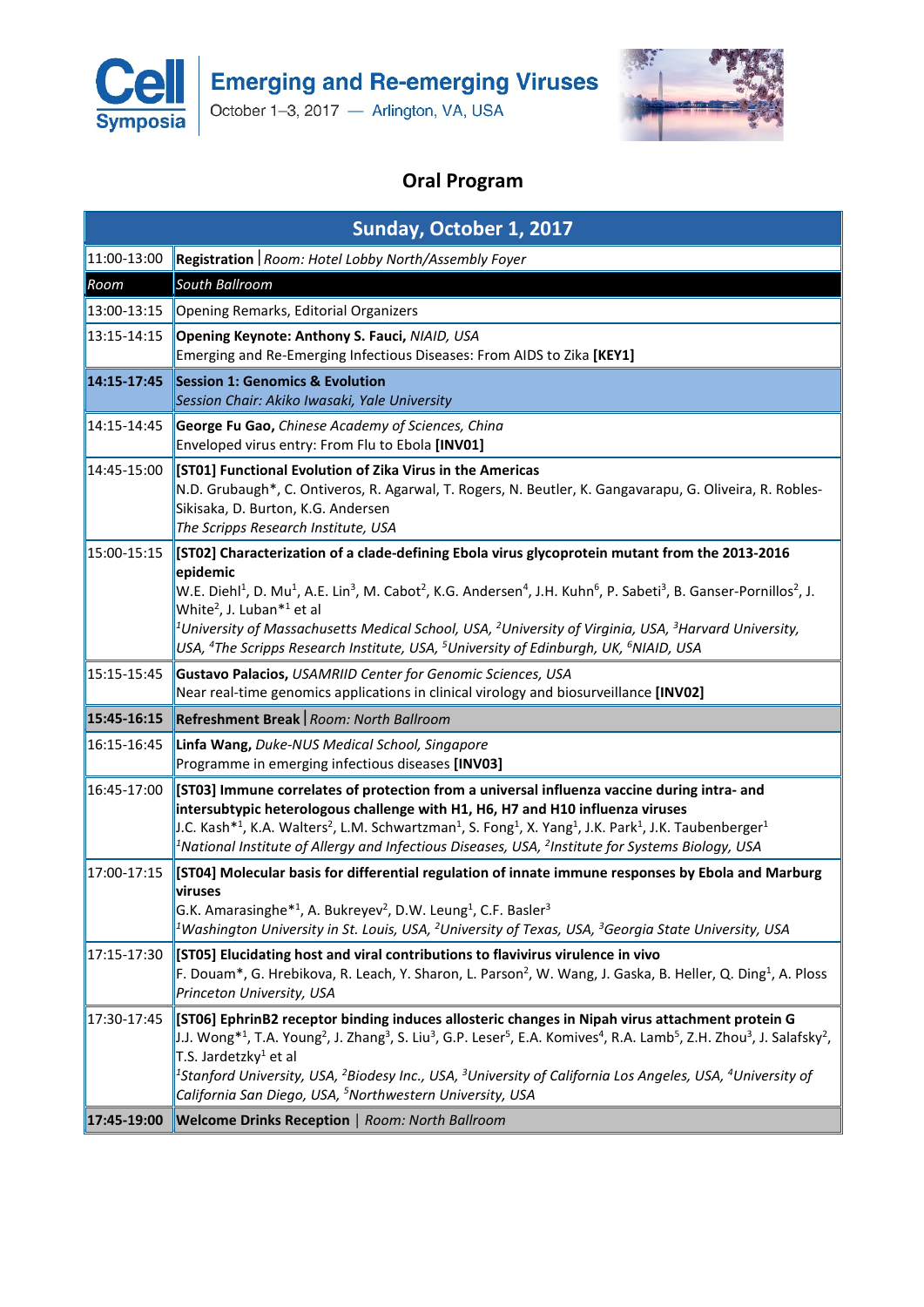| Monday, October 2, 2017 |                                                                                                                                                                                                                                                                                                                                                                                                                                                                                                                                                                                                                                                                                                                |  |
|-------------------------|----------------------------------------------------------------------------------------------------------------------------------------------------------------------------------------------------------------------------------------------------------------------------------------------------------------------------------------------------------------------------------------------------------------------------------------------------------------------------------------------------------------------------------------------------------------------------------------------------------------------------------------------------------------------------------------------------------------|--|
| Room                    | South Ballroom                                                                                                                                                                                                                                                                                                                                                                                                                                                                                                                                                                                                                                                                                                 |  |
| 09:00-11:45             | <b>Session 2: Emergence and Surveillance</b><br>Session Chair: Sara Cherry, University of Pennsylvania                                                                                                                                                                                                                                                                                                                                                                                                                                                                                                                                                                                                         |  |
| 09:00-09:30             | Peter Daszak, EcoHealth Alliance, USA<br>TBC [INV04]                                                                                                                                                                                                                                                                                                                                                                                                                                                                                                                                                                                                                                                           |  |
| 09:30-10:00             | Zhengli Shi, Wuhan Institute of Virology, China<br>SARS coronavirus may have originated from frequent recombination events between SL-CoVs in a single<br>horseshoe bat habitat [INV05]                                                                                                                                                                                                                                                                                                                                                                                                                                                                                                                        |  |
| 10:00-10:15             | [[ST07] Interferon-γ-driven iNOS: a molecular pathway to terminal shock in arenavirus hemorrhagic<br>fever<br>M.M. Remy <sup>1,2</sup> , M. Sahin* <sup>1</sup> , L. Flatz <sup>2,3</sup> , T. Regen <sup>4,5</sup> , L. Xu <sup>1</sup> , M. Kreutzfeldt <sup>6</sup> , B. Fallet <sup>1</sup> , B.A. Kaufmann <sup>1</sup> , D.<br>Merkler <sup>6</sup> , D.D. Pinschewer <sup>1,2</sup> et al<br>$^1$ University of Basel, Switzerland, $^2$ University of Geneva, Switzerland, $^3$ Kantonspital St. Gallen,<br>Switzerland, <sup>4</sup> Georg-August-University, Germany, <sup>5</sup> Johannes Gutenberg University, Germany, <sup>6</sup> University<br>and University Hospital of Geneva, Switzerland |  |
| 10.15-10.45             | Refreshment Break   Room: North Ballroom                                                                                                                                                                                                                                                                                                                                                                                                                                                                                                                                                                                                                                                                       |  |
| Room                    | South Ballroom                                                                                                                                                                                                                                                                                                                                                                                                                                                                                                                                                                                                                                                                                                 |  |
| 10:45-11:15             | Yoshihiro Kawaoka, University of Wisconsin-Madison, USA<br>Working with deadly viruses: battling Ebola and influenza [INV06]                                                                                                                                                                                                                                                                                                                                                                                                                                                                                                                                                                                   |  |
| 11:15-11:30             | [ST08] Multifrontal countermeasures by Zika virus to subvert type I interferon signaling<br>J.R. Bowen <sup>1</sup> , K.M. Quicke <sup>1</sup> , M.G. Zimmerman <sup>1</sup> , E.L. Johnson <sup>1</sup> , J.T. O'Neal <sup>1</sup> , C.E. McDonald <sup>2</sup> , R.<br>Chakraborty <sup>1</sup> , B. Pulendran <sup>2</sup> , M.S. Suthar <sup>*1</sup><br><sup>1</sup> Emory University, USA, <sup>2</sup> Stanford University, USA                                                                                                                                                                                                                                                                         |  |
| 11:30-11:45             | [ST09] Organotypic human models of type III interferon-mediated protection from Zika virus infections<br>at the maternal-fetal interface<br>J. Corry <sup>1,2</sup> , N. Arora <sup>1,2</sup> , C.B. Coyne <sup>*1,2</sup><br><sup>1</sup> University of Pittsburgh, USA, <sup>2</sup> Children's Hospital of Pittsburgh of UPMC, USA                                                                                                                                                                                                                                                                                                                                                                          |  |
| 11:45:11:55             | <b>Bio-techne Travel Award Presentation</b>                                                                                                                                                                                                                                                                                                                                                                                                                                                                                                                                                                                                                                                                    |  |
| 11:55-12:05             | <b>Poster Teasers 1</b>                                                                                                                                                                                                                                                                                                                                                                                                                                                                                                                                                                                                                                                                                        |  |
|                         | 12:05 - 13:30 Lunch   Room: North Ballroom                                                                                                                                                                                                                                                                                                                                                                                                                                                                                                                                                                                                                                                                     |  |
|                         | 12:30 -13:30 Meet the Editors Session   Room: South Ballroom                                                                                                                                                                                                                                                                                                                                                                                                                                                                                                                                                                                                                                                   |  |
| 13:30-15:00             | Poster Session 1   Room: North Ballroom                                                                                                                                                                                                                                                                                                                                                                                                                                                                                                                                                                                                                                                                        |  |
| Room                    | South Ballroom                                                                                                                                                                                                                                                                                                                                                                                                                                                                                                                                                                                                                                                                                                 |  |
| 15:00-17:30             | <b>Session 3: Innate and Cellular Responses</b><br>Session Chair: George Gao, Chinese Academy of Sciences                                                                                                                                                                                                                                                                                                                                                                                                                                                                                                                                                                                                      |  |
| 15:00-15:30             | Adolfo Garcia Sastre, Mount Sinai School of Medicine, USA<br>Regulation of influenza virus sensing and antiviral responses by host and virus factors [INV07]                                                                                                                                                                                                                                                                                                                                                                                                                                                                                                                                                   |  |
| 15:30-16:00             | Akiko Iwasaki, Yale University, USA<br>Immune responses and pathogensis of Zika virus infection [INV08]                                                                                                                                                                                                                                                                                                                                                                                                                                                                                                                                                                                                        |  |
| 16:00-16:30             | Refreshment break   Room: North Ballroom                                                                                                                                                                                                                                                                                                                                                                                                                                                                                                                                                                                                                                                                       |  |
| Room                    | South Ballroom                                                                                                                                                                                                                                                                                                                                                                                                                                                                                                                                                                                                                                                                                                 |  |
| 16:30-17:00             | Michael Diamond, Washington University School of Medicine at St. Louis, USA<br>Using mouse models to study the pathogenesis and immune response to zika virus [INV09]                                                                                                                                                                                                                                                                                                                                                                                                                                                                                                                                          |  |
| 17:00-17:30             | Sara Cherry, University of Pennsylvania, USA<br>Using functional genomics to explore arbovirus-host interactions [INV10]                                                                                                                                                                                                                                                                                                                                                                                                                                                                                                                                                                                       |  |
| 17:30-18:00             | <b>SPECIAL TALK: Richard Preston, Author, USA</b>                                                                                                                                                                                                                                                                                                                                                                                                                                                                                                                                                                                                                                                              |  |
| 19:00-22:00             | Meet the Speakers Dinner   Room: North Ballroom                                                                                                                                                                                                                                                                                                                                                                                                                                                                                                                                                                                                                                                                |  |